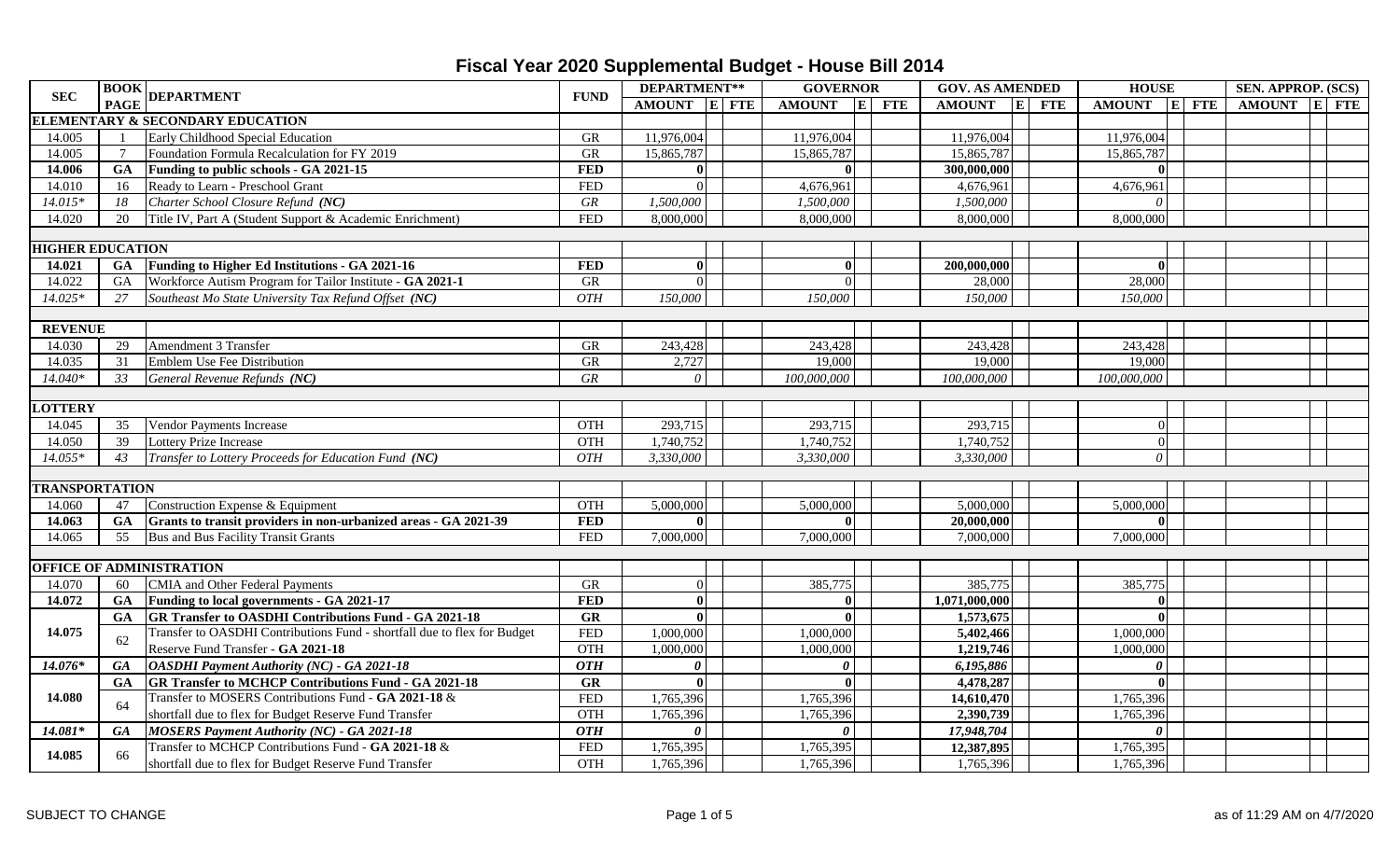| <b>SEC</b>             | <b>BOOK</b> | <b>DEPARTMENT</b>                                                  | <b>FUND</b>            | DEPARTMENT** | <b>GOVERNOR</b>                   | <b>GOV. AS AMENDED</b> | <b>HOUSE</b> | SEN. APPROP. (SCS) |  |  |
|------------------------|-------------|--------------------------------------------------------------------|------------------------|--------------|-----------------------------------|------------------------|--------------|--------------------|--|--|
|                        | <b>PAGE</b> |                                                                    |                        | AMOUNT E FTE | $\mathbf{E}$ FTE<br><b>AMOUNT</b> | AMOUNT E FTE           | AMOUNT E FTE | AMOUNT E FTE       |  |  |
| 14.085                 | 68          | GR Transfer to MCHCP Contributions Fund                            | <b>GR</b>              | 3,233,750    | 3,233,750                         | 3,233,750              | 3,233,750    |                    |  |  |
| 14.090*                | 70          | MCHCP Contribution Payment Authority (NC) - GA 2021-18             | <b>OTH</b>             | 3,233,750    | 3,233,750                         | 13,856,250             | 3,233,750    |                    |  |  |
|                        |             |                                                                    |                        |              |                                   |                        |              |                    |  |  |
|                        |             | <b>ECONOMIC DEVELOPMENT</b>                                        |                        |              |                                   |                        |              |                    |  |  |
| 14.092                 | GA          | Community Development Block Grant - GA 2021-19                     | <b>FED</b>             | $\mathbf{0}$ |                                   | 20,000,000             | $\mathbf{0}$ |                    |  |  |
| 14.095                 | 72          | Mo Community Service Commission                                    | <b>FED</b>             | 490,458      | 490,458                           | 490,458                | 490,458      |                    |  |  |
|                        |             |                                                                    |                        |              |                                   |                        |              |                    |  |  |
| <b>PUBLIC SAFETY</b>   |             |                                                                    |                        |              |                                   |                        |              |                    |  |  |
| 14.096                 | GA          | Coronavirus Emergency Supp. Funding Grants - GA 2021-20            | <b>FED</b>             | $\mathbf{0}$ | $\mathbf{0}$                      | 11,434,267             | $\mathbf{0}$ |                    |  |  |
| 14.097                 | GA          | <b>Transfer to Gaming Commission Fund - GA 2021-21</b>             | $\overline{\text{GR}}$ | $\vert$ 0    | $\Omega$                          | 1,500,000              | $\mathbf{0}$ |                    |  |  |
|                        |             |                                                                    | <b>FED</b>             | $\Omega$     | $\mathbf{0}$                      | 1,500,000              | $\mathbf{0}$ |                    |  |  |
| 14.098                 | GA          | SEMA - MO Disaster Fund for part-time employees - GA 2021-22       | <b>FED</b>             | $\vert$ 0    | $\bf{0}$                          | 75,000                 | $\mathbf{0}$ |                    |  |  |
| 14.099                 | GA          | SEMA - Support & assistance to state & local government, and       | GR                     | $\vert$ 0    | $\mathbf{0}$                      | 150,000,000            | $\mathbf{0}$ |                    |  |  |
|                        |             | acquisition & distribution of equipment - GA 2021-23               | <b>FED</b>             | $\mathbf{0}$ |                                   | 896,800,000 E 199.50   | $\mathbf{0}$ |                    |  |  |
|                        |             |                                                                    |                        |              |                                   |                        |              |                    |  |  |
| <b>MENTAL HEALTH</b>   |             |                                                                    |                        |              |                                   |                        |              |                    |  |  |
| 14.100                 | 74          | Overtime Compensation                                              | <b>GR</b>              | 4,391,086    | 4,722,500                         | 4,722,500              | 3,922,500    |                    |  |  |
| 14.105                 | 79          | Crisis Counseling Grant - GA 2021-24                               | <b>FED</b>             | $\Omega$     | 970,000                           | 6,045,000              | 970,000      |                    |  |  |
| 14.108                 | GA          | Funding for suicide prevention programs - GA 2021-25               | <b>FED</b>             | $\vert$ 0    |                                   | 900,000                | $\mathbf{0}$ |                    |  |  |
| 14.110                 | 81          | Children's Residential Rate Rebase Adjustment                      | <b>GR</b>              | 709,560      | 834,127                           | 834,127                | 834,127      |                    |  |  |
| $14.115*$              | 85          | Provider Tax Shortfall (NC)                                        | <b>GR</b>              | 200,000      | 200,000                           | 200,000                | 200,000      |                    |  |  |
| 14.117                 | <b>GA</b>   | Funding for individuals with developmental disabilities-GA 2021-40 | <b>FED</b>             | $\mathbf{0}$ | $\mathbf{u}$                      | 15,364,800             | $\mathbf{0}$ |                    |  |  |
| 14.120                 | 88          | Missouri DD Council Authority Shortfall                            | <b>FED</b>             | 348,724      | 348,724                           | 348,724                | 348,724      |                    |  |  |
| $14.125*$              | 85          | Provider Tax Shortfall (NC)                                        | <b>OTH</b>             | 676.996      | 676.996                           | 676,996                | 676.996      |                    |  |  |
|                        |             |                                                                    |                        |              |                                   |                        |              |                    |  |  |
|                        |             | <b>HEALTH AND SENIOR SERVICES</b>                                  |                        |              |                                   |                        |              |                    |  |  |
| 14.126                 | <b>GA</b>   | Funding for individuals with HIV/AIDS - GA 2021-26                 | <b>FED</b>             | $\mathbf{0}$ |                                   | 2,291,000              | $\mathbf{0}$ |                    |  |  |
| 14.127                 | GA          | Coronavirus preparedness and response - GA 2021-27                 | <b>FED</b>             | $\Omega$     | $\vert 0 \vert$                   | 33,001,534             | 33,001,534   |                    |  |  |
| 14.128                 | GA          | Office of Rural Health & Primary Care programs - GA 2021-28        | <b>FED</b>             | $\Omega$     | $\Omega$                          | 4,500,000              | $\mathbf{0}$ |                    |  |  |
| 14.130                 | 93          | Non-Medicaid Eligible Program                                      | <b>GR</b>              | 400,000      | 400,000                           | 400,000                | 400,000      |                    |  |  |
| 14.132                 | GA          | Meals & supportive services to AAA - GA 2021-29                    | <b>FED</b>             | $\mathbf{0}$ |                                   | 35,000,000             | $\mathbf{0}$ |                    |  |  |
| 14.135                 | 99          | Transfer to the Senior Services Growth & Development Fund          | GR                     | $\Omega$     | 3,968,860                         | 3,968,860              | 3,968,860    |                    |  |  |
| $14.140*$              | 101         | Senior Services Growth & Development Program (NC)                  | <b>OTH</b>             | 3,968,860    | 3,968,860                         | 3,968,860              | 3,968,860    |                    |  |  |
|                        |             |                                                                    |                        |              |                                   |                        |              |                    |  |  |
| <b>SOCIAL SERVICES</b> |             |                                                                    |                        |              |                                   |                        |              |                    |  |  |
| $14.145*$              | 103         | Receipts & Disbursements Additional Authority (NC)                 | <b>FED</b>             | 2,428,211    | 2,428,211                         | 2,428,211              | 2,428,211    |                    |  |  |
|                        |             |                                                                    | <b>OTH</b>             | 672,900      | 672,900                           | 672,900                | 672,900      |                    |  |  |
| 14.150                 | 105         | <b>Supplemental Nursing Care</b>                                   | <b>GR</b>              | 333,715      | 333,715                           | 333,715                | 333,715      |                    |  |  |
| 14.151                 | <b>GA</b>   | <b>Emergency Solutions Grant Program - GA 2021-30</b>              | <b>FED</b>             | $\mathbf{0}$ |                                   | 30,000,000             | $\mathbf{0}$ |                    |  |  |
| 14.155                 | 110         | Food Distribution Program - GA 2021-31                             | <b>FED</b>             | 2,175,029    | 2,175,029                         | 6,501,029              | 2,175,029    |                    |  |  |
| 14.156                 | <b>GA</b>   | Funding to assist victims of domestic violence - GA 2021-32        | <b>FED</b>             | $\vert$ 0    | $\mathbf{0}$                      | 528,000                | $\mathbf{0}$ |                    |  |  |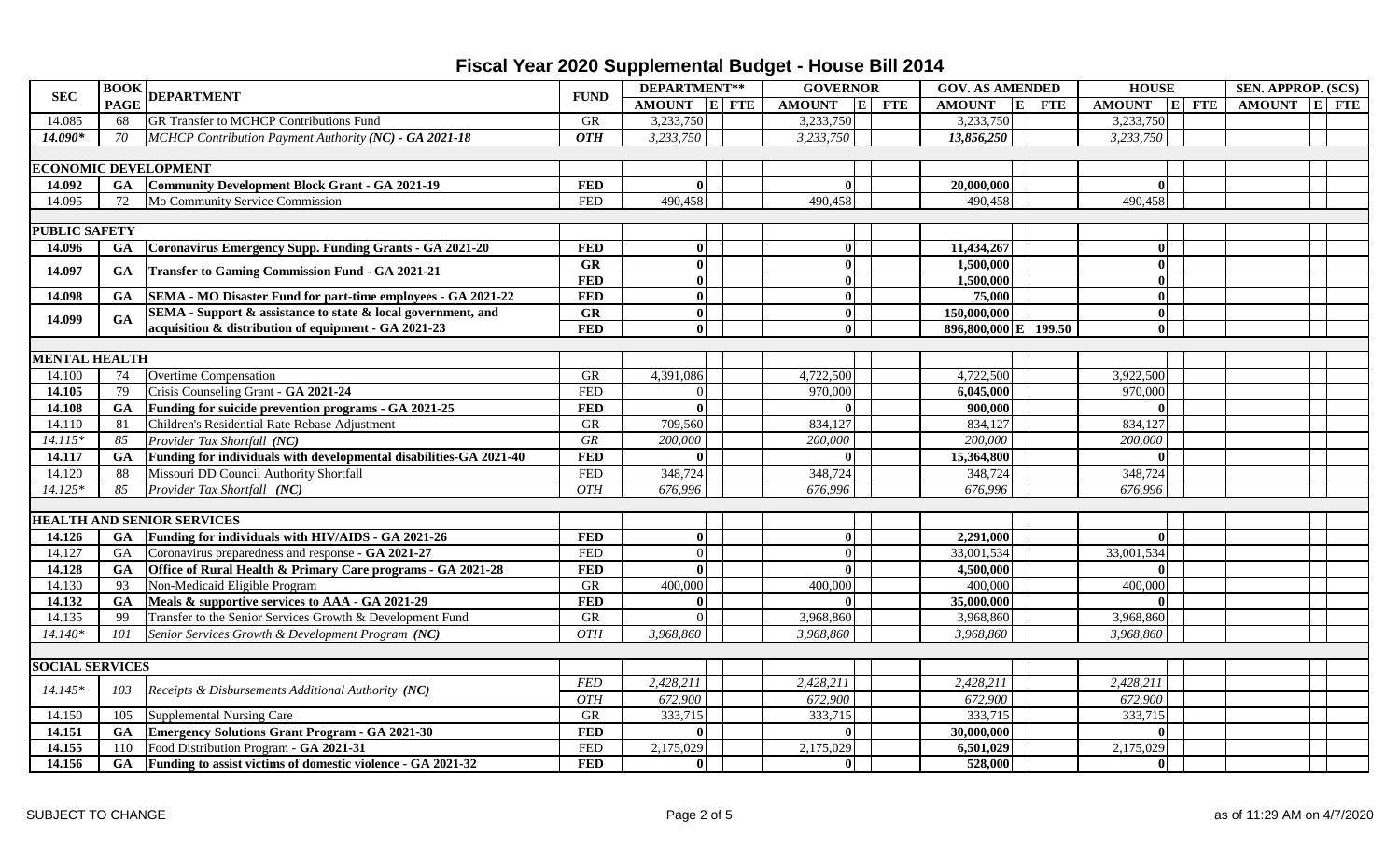| <b>SEC</b>                | <b>BOOK</b> |                                                                   | <b>FUND</b>      | DEPARTMENT**    |  | <b>GOVERNOR</b>        |            | <b>GOV. AS AMENDED</b>             | <b>HOUSE</b>               | SEN. APPROP. (SCS) |  |
|---------------------------|-------------|-------------------------------------------------------------------|------------------|-----------------|--|------------------------|------------|------------------------------------|----------------------------|--------------------|--|
|                           | <b>PAGE</b> | <b>DEPARTMENT</b>                                                 |                  | AMOUNT E FTE    |  | <b>AMOUNT</b><br> E    | <b>FTE</b> | <b>AMOUNT</b><br> E <br><b>FTE</b> | <b>AMOUNT</b><br>$ E $ FTE | AMOUNT E FTE       |  |
| 14.160                    | 115         | <b>Business Enterprise</b>                                        | <b>FED</b>       | $\Omega$        |  | 1,513,105              |            | 1,513,105                          | 1,513,105                  |                    |  |
| 14.161                    | N/A         | Family First Prevention Services Act - GA 2021-14                 | <b>FED</b>       | $\Omega$        |  | $\Omega$               |            | 9,900,000                          | 9,900,000                  |                    |  |
| 14.165                    | 117         | Foster Care Children's Account                                    | OTH              | 3,000,000       |  | 3,000,000              |            | 3,000,000                          | 3,000,000                  |                    |  |
| 14.166                    | GA          | Purchase of Child Care funds - GA 2021-33                         | <b>FED</b>       | $\mathbf{0}$    |  | $\mathbf{0}$           |            | 20,000,000                         | $\Omega$                   |                    |  |
| 14.170                    | 119         | MO HealthNet - Pharmacy Zolgensma/Trikafta - GA 2021-34           | <b>GR</b>        | 5,118,785       |  | 12,289,993             |            | 5,878,181                          | 5,878,181                  |                    |  |
|                           |             |                                                                   | <b>FED</b>       | 9,756,215       |  | 23,424,272             |            | 27,352,888                         | 27,352,888                 |                    |  |
|                           | 121         |                                                                   | <b>GR</b>        | 8,738,052       |  | 7,031,930              |            | 131,930                            | 131,930                    |                    |  |
| 14.170                    |             | MO HealthNet - Pharmacy - GA 2021-34                              | <b>FED</b>       | 11,760,685      |  | 16,176,593             |            | 40,000,000                         |                            |                    |  |
|                           | GA          |                                                                   | <b>OTH</b>       |                 |  |                        |            | 12,000,000                         |                            |                    |  |
| 14.170                    | GA          | Medicare Part D Clawback payments - GA 2021-34                    | <b>FED</b>       | $\theta$        |  |                        |            | 100,000,000                        | ∩                          |                    |  |
| 14.175                    | 121         | MO HealthNet - MO Rx - GA 2021-34                                 | <b>GR</b>        | $\Omega$        |  | 181,932                |            | 32,303                             | 32,303                     |                    |  |
|                           | 121         |                                                                   | <b>GR</b>        | 21,542,557      |  | $\overline{8,517,010}$ |            | 2,034,796                          | 2,034,796                  |                    |  |
| 14.180                    |             | MO HealthNet - Physician Services - GA 2021-34                    | <b>FED</b>       | 5,707,863       |  | 1,157,714              |            | 43,547,777                         |                            |                    |  |
|                           | GA          |                                                                   | <b>OTH</b>       | $\mathbf{0}$    |  |                        |            | 1,500,000                          |                            |                    |  |
|                           |             | MO HealthNet - Nursing Facilities - GA 2021-34                    | GR               | 0               |  | 5,965,887              |            | 965,887                            | 965,887                    |                    |  |
| 14.185                    | 121         |                                                                   | <b>FED</b>       | $\Omega$        |  | 9,571,148              |            | 40,000,000                         |                            |                    |  |
| 14.190                    | 121         | MO HealthNet - NFRA - GA 2021-34                                  | OTH              | 3,104,559       |  | 21,580,233             |            | 70,381,258                         | 14,381,258                 |                    |  |
| 14.195                    | 121         | MO HealthNet - Rehabilitation and Specialty Services - GA 2021-34 | <b>GR</b>        | $\Omega$        |  | 2,002,314              |            | 186,168                            | 186,168                    |                    |  |
| 14.196                    | GA          | Managed Care - GA 2021-34                                         | <b>FED</b>       | $\mathbf{0}$    |  | $\mathbf{0}$           |            | 250,000,000                        |                            |                    |  |
| 14.200                    | 121         | MO HealthNet - Hospital - GA 2021-34                              | ${\rm GR}$       | 9,259,876       |  | 4,102,543              |            | 1,102,543                          | 1,102,543                  |                    |  |
|                           |             |                                                                   | <b>FED</b>       | 41,092,781      |  | 6,834,110              |            | 58,969,123                         |                            |                    |  |
|                           | 126         | MO HealthNet - Physician Payments for Safety Net Hospitals        | <b>FED</b>       | 787,800         |  | 787,800                |            | 787,800                            | 787,800                    |                    |  |
| 14.205                    |             |                                                                   | OTH              | 412,200         |  | 412,200                |            | 412,200                            | 412,200                    |                    |  |
|                           |             | MO HealthNet - Health Homes GA 2021-34                            | GR               | $\Omega$        |  | 687,797                |            | 687,797                            | 687,797                    |                    |  |
| 14.210                    | 121         |                                                                   | <b>FED</b>       | $\Omega$        |  | 1,803,517              |            | $\Omega$                           |                            |                    |  |
|                           |             |                                                                   | OTH              | 1,325,760       |  | 3,475,643              |            | 1,321,231                          | 1,321,231                  |                    |  |
| 14.215                    | 128         | MO HealthNet - FRA Increase GA 2021-34                            | OTH              | 225,789,964     |  | 225,789,964            |            | 275,789,964                        | 225,789,964                |                    |  |
|                           |             |                                                                   | GR               | $\vert 0 \vert$ |  | 3,644,370              |            | 3,644,370                          | 3,644,370                  |                    |  |
| 14.220                    | 121         | MO HealthNet - CHIP GA 2021-34                                    | <b>FED</b>       | $\Omega$        |  | 13,456,150             |            | ΩI                                 |                            |                    |  |
|                           |             |                                                                   | GR               | 0               |  | 1,717,957              |            | 1,717,957                          | 1,717,957                  |                    |  |
| 14.225                    | 121         | MO HealthNet - SMHB GA 2021-34                                    | <b>FED</b>       | 0               |  | 5,584,511              |            | $\Omega$                           |                            |                    |  |
|                           |             |                                                                   |                  |                 |  |                        |            |                                    |                            |                    |  |
| <b>OFFICE OF GOVERNOR</b> |             |                                                                   |                  |                 |  |                        |            |                                    |                            |                    |  |
| 14.226                    | GA          | Emergency duties performed by National Guard - GA 2021-35         | $G$ R            | $\mathbf{0}$    |  | $\vert$ 0              |            | 11,000,000                         | $\mathbf{0}$               |                    |  |
|                           |             |                                                                   |                  |                 |  |                        |            |                                    |                            |                    |  |
| <b>STATE TREASURER</b>    |             |                                                                   |                  |                 |  |                        |            |                                    |                            |                    |  |
| $14.227*$                 | GA          | Biennial Transfer to General Revenue (NC) - GA 2021-13            | OTH              | $\theta$        |  | $\Omega$               |            | 1,000,000                          | 1,000,000                  |                    |  |
|                           |             |                                                                   |                  |                 |  |                        |            |                                    |                            |                    |  |
|                           |             | OFFICE OF ADMINISTRATION                                          |                  |                 |  |                        |            |                                    |                            |                    |  |
| $14.230*$                 | 130         | FMDC Insurance or Other Reimbursements (NC)                       | $\overline{OTH}$ | $\theta$        |  | 5,000,000              |            | 5,000,000                          | 5,000,000                  |                    |  |
|                           |             |                                                                   |                  |                 |  |                        |            |                                    |                            |                    |  |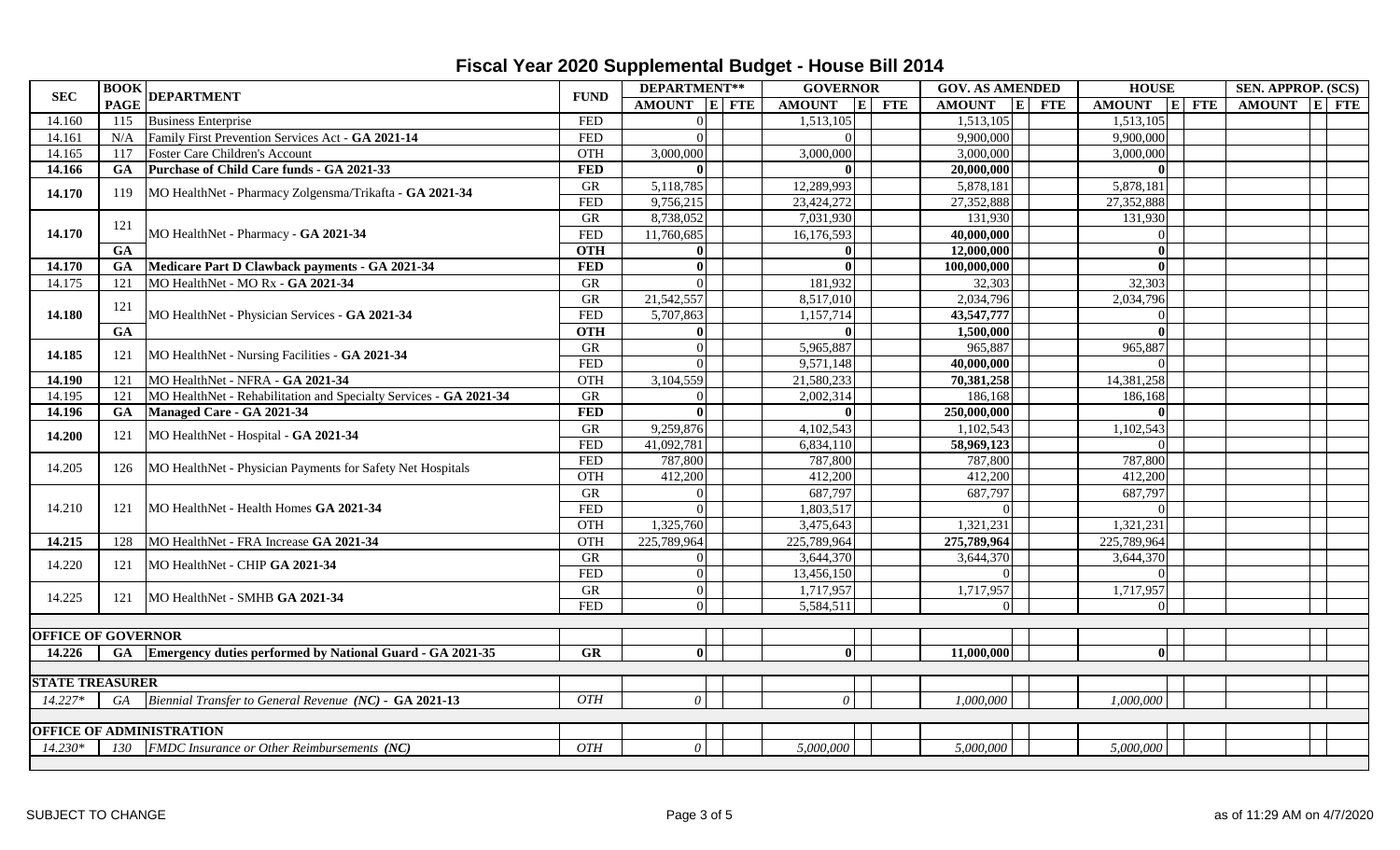|                                                                                                                                                 | <b>BOOK</b> DEPARTMENT                                                                                                                              |                                                                    | <b>FUND</b>  | DEPARTMENT** |  | <b>GOVERNOR</b> |              |       | <b>GOV. AS AMENDED</b> | <b>HOUSE</b>               |               |                       | <b>SEN. APPROP. (SCS)</b> |              |  |  |
|-------------------------------------------------------------------------------------------------------------------------------------------------|-----------------------------------------------------------------------------------------------------------------------------------------------------|--------------------------------------------------------------------|--------------|--------------|--|-----------------|--------------|-------|------------------------|----------------------------|---------------|-----------------------|---------------------------|--------------|--|--|
|                                                                                                                                                 | <b>PAGE</b>                                                                                                                                         |                                                                    |              | AMOUNT E FTE |  | <b>AMOUNT</b>   |              | E FTE | <b>AMOUNT</b>          | $\mathbf{E}$<br><b>FTE</b> | <b>AMOUNT</b> |                       | $E$ FTE                   | AMOUNT E FTE |  |  |
|                                                                                                                                                 |                                                                                                                                                     |                                                                    |              |              |  |                 |              |       |                        |                            |               |                       |                           |              |  |  |
|                                                                                                                                                 |                                                                                                                                                     | <b>FMDC</b> - Pandemic stipend for state employees - GA 2021-36    | <b>FED</b>   | $\mathbf{0}$ |  |                 | 0            |       | 316,500                |                            |               | 0                     |                           |              |  |  |
|                                                                                                                                                 |                                                                                                                                                     | (Other Funds are Non-Count.)                                       | <b>OTH</b>   | $\theta$     |  |                 | $\theta$     |       | 316,500                |                            |               | $\boldsymbol{\theta}$ |                           |              |  |  |
|                                                                                                                                                 |                                                                                                                                                     |                                                                    |              |              |  |                 |              |       |                        |                            |               |                       |                           |              |  |  |
|                                                                                                                                                 |                                                                                                                                                     |                                                                    |              |              |  |                 |              |       |                        |                            |               |                       |                           |              |  |  |
|                                                                                                                                                 |                                                                                                                                                     | DMH - Expense and Equipment - GA 2021-36                           | GR           | 0            |  |                 | $\mathbf{0}$ |       | 259,530                |                            |               | 0                     |                           |              |  |  |
|                                                                                                                                                 |                                                                                                                                                     | <b>DSS</b> - Expense and Equipment - GA 2021-36                    | GR           | $\mathbf{0}$ |  |                 | $\mathbf{0}$ |       | 56,970                 |                            |               | $\mathbf{0}$          |                           |              |  |  |
|                                                                                                                                                 |                                                                                                                                                     |                                                                    |              |              |  |                 |              |       |                        |                            |               |                       |                           |              |  |  |
|                                                                                                                                                 |                                                                                                                                                     |                                                                    |              |              |  |                 |              |       |                        |                            |               |                       |                           |              |  |  |
| 14.245                                                                                                                                          |                                                                                                                                                     | MO Veterans Commission - Pandemic stipend for state employees - GA | <b>FED</b>   | 0            |  |                 | $\vert$ 0    |       | 2,262,000              |                            |               | 0                     |                           |              |  |  |
|                                                                                                                                                 |                                                                                                                                                     | 2021-36                                                            | <b>OTH</b>   | $\mathbf{0}$ |  |                 | $\mathbf{0}$ |       | 2,262,000              |                            |               | 0                     |                           |              |  |  |
|                                                                                                                                                 |                                                                                                                                                     |                                                                    |              |              |  |                 |              |       |                        |                            |               |                       |                           |              |  |  |
|                                                                                                                                                 |                                                                                                                                                     |                                                                    |              |              |  |                 |              |       |                        |                            |               |                       |                           |              |  |  |
|                                                                                                                                                 |                                                                                                                                                     |                                                                    | GR           | $\mathbf{0}$ |  |                 | $\mathbf{0}$ |       | 11,237,985             |                            |               | $\mathbf{0}$          |                           |              |  |  |
|                                                                                                                                                 | <b>SEC</b><br>OFFICE OF ADMINISTRATION<br>GA<br><b>OFFICE OF ADMINISTRATION</b><br>GA<br>GA<br>GA<br><b>MENTAL HEATLH</b><br><b>SOCIAL SERVICES</b> | Pandemic stipend for state employees - GA 2021-36                  | <b>FED</b>   | $\mathbf{0}$ |  |                 | $\mathbf{0}$ |       | 11,624,985             |                            |               | $\mathbf{0}$          |                           |              |  |  |
|                                                                                                                                                 |                                                                                                                                                     |                                                                    | <b>OTH</b>   | $\mathbf{0}$ |  |                 | $\mathbf{0}$ |       | 294,000                |                            |               | $\mathbf{0}$          |                           |              |  |  |
|                                                                                                                                                 |                                                                                                                                                     |                                                                    |              |              |  |                 |              |       |                        |                            |               |                       |                           |              |  |  |
|                                                                                                                                                 |                                                                                                                                                     | GA Pandemic stipend for state employees - GA 2021-36               | $G$ <b>R</b> | $\mathbf{0}$ |  |                 | 0            |       | 8,175,000              |                            |               | 0                     |                           |              |  |  |
|                                                                                                                                                 |                                                                                                                                                     |                                                                    | <b>FED</b>   | $\mathbf{0}$ |  |                 | $\mathbf{0}$ |       | 8,175,000              |                            |               | $\mathbf{0}$          |                           |              |  |  |
|                                                                                                                                                 |                                                                                                                                                     |                                                                    |              |              |  |                 |              |       |                        |                            |               |                       |                           |              |  |  |
|                                                                                                                                                 |                                                                                                                                                     |                                                                    |              |              |  |                 |              |       |                        |                            |               |                       |                           |              |  |  |
|                                                                                                                                                 |                                                                                                                                                     | GA Pandemic stipend for state employees - GA 2021-36               | GR           | $\mathbf{0}$ |  |                 | $\mathbf{0}$ |       | 841,425                |                            |               | 0                     |                           |              |  |  |
| 14.235*<br>14.240<br><b>PUBLIC SAFETY</b><br><b>CORRECTIONS</b><br>14.250<br>14.255<br>14.260<br>14.265<br>14.270<br>14.275<br>14.280<br>14.285 |                                                                                                                                                     |                                                                    | <b>FED</b>   | $\mathbf{0}$ |  |                 | 0            |       | 1,747,575              |                            |               | $\mathbf{0}$          |                           |              |  |  |
|                                                                                                                                                 |                                                                                                                                                     |                                                                    |              |              |  |                 |              |       |                        |                            |               |                       |                           |              |  |  |
|                                                                                                                                                 |                                                                                                                                                     | ELEMENTARY & SECONDARY EDUCATION                                   |              |              |  |                 |              |       |                        |                            |               |                       |                           |              |  |  |
|                                                                                                                                                 |                                                                                                                                                     | GA Federal Funds to public schools - GA 2021-37                    | <b>FED</b>   | $\mathbf{0}$ |  |                 | $\mathbf{0}$ |       | 1,515,839,292          |                            |               | 0                     |                           |              |  |  |
|                                                                                                                                                 |                                                                                                                                                     |                                                                    |              |              |  |                 |              |       |                        |                            |               |                       |                           |              |  |  |
|                                                                                                                                                 |                                                                                                                                                     | <b>HIGHER EDUCATION - Community Colleges</b>                       |              |              |  |                 |              |       |                        |                            |               |                       |                           |              |  |  |
|                                                                                                                                                 |                                                                                                                                                     | GA Federal Funds to community colleges - GA 2021-38                | <b>FED</b>   | $\mathbf{u}$ |  |                 | $\mathbf{0}$ |       | 47,856,837             |                            |               | $\mathbf{0}$          |                           |              |  |  |
|                                                                                                                                                 |                                                                                                                                                     |                                                                    |              |              |  |                 |              |       |                        |                            |               |                       |                           |              |  |  |
|                                                                                                                                                 |                                                                                                                                                     | <b>HIGHER EDUCATION - State Technical College of Missouri</b>      |              |              |  |                 |              |       |                        |                            |               |                       |                           |              |  |  |
|                                                                                                                                                 |                                                                                                                                                     | GA Federal Funds to State Tech - GA 2021-38                        | <b>FED</b>   | $\mathbf{0}$ |  |                 | $\mathbf{0}$ |       | 2,010,124              |                            |               | 0                     |                           |              |  |  |
|                                                                                                                                                 |                                                                                                                                                     |                                                                    |              |              |  |                 |              |       |                        |                            |               |                       |                           |              |  |  |
|                                                                                                                                                 |                                                                                                                                                     | <b>HIGHER EDUCATION - University of Central Missouri (UCM)</b>     |              |              |  |                 |              |       |                        |                            |               |                       |                           |              |  |  |
|                                                                                                                                                 |                                                                                                                                                     | GA Federal Funds to UCM - GA 2021-38                               | <b>FED</b>   | $\mathbf{0}$ |  |                 | $\mathbf{0}$ |       | 18,446,119             |                            |               | $\mathbf{0}$          |                           |              |  |  |
|                                                                                                                                                 |                                                                                                                                                     |                                                                    |              |              |  |                 |              |       |                        |                            |               |                       |                           |              |  |  |
|                                                                                                                                                 |                                                                                                                                                     | <b>HIGHER EDUCATION - Southeast MO State University (SEMO)</b>     |              |              |  |                 |              |       |                        |                            |               |                       |                           |              |  |  |
|                                                                                                                                                 |                                                                                                                                                     | GA Federal Funds to SEMO - GA 2021-38                              | <b>FED</b>   | $\mathbf{0}$ |  |                 | 0            |       | 15,293,156             |                            |               | $\mathbf{0}$          |                           |              |  |  |
|                                                                                                                                                 |                                                                                                                                                     |                                                                    |              |              |  |                 |              |       |                        |                            |               |                       |                           |              |  |  |